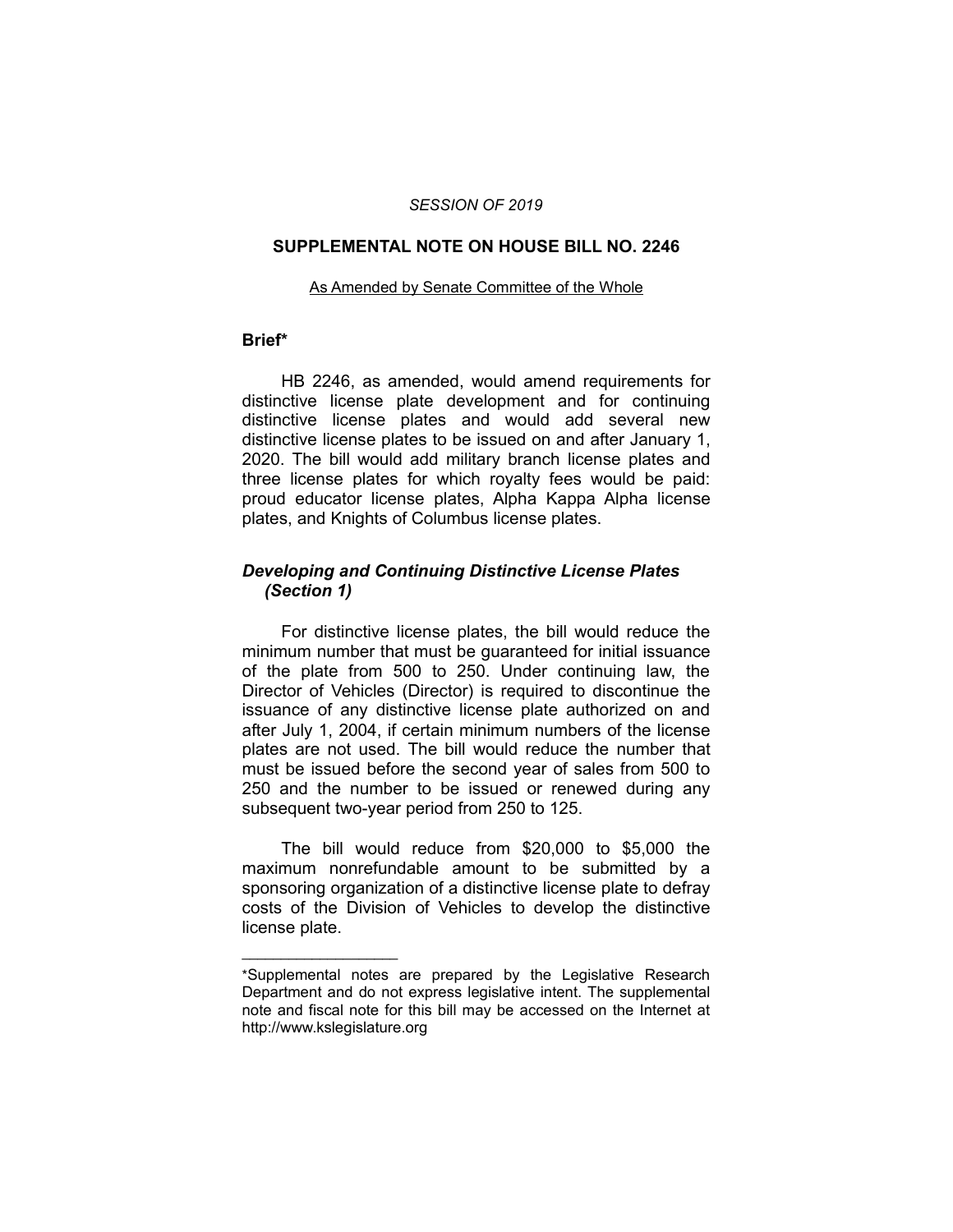For educational institution license plates, the bill would reduce the minimum number that must be guaranteed for initial issuance of the plate from 500 to 100. Under continuing law, the Director is required to discontinue the issuance of any educational institution license plate if certain minimum numbers of the license plates are not used. The bill would reduce the number that must be issued before the second year of sales from 500 to 100 and the number to be issued or renewed during any subsequent two-year period from 250 to 50.

The bill also would make technical changes.

# *Royalty Fee License Plates (Sections 3, 4, and 5)*

The bill would authorize proud educator, Alpha Kappa Alpha, and Knights of Columbus license plates.

The Kansas Educators Support Foundation would authorize the use of its proud educator logo to be affixed on the proud educator license plates. Alpha Kappa Alpha would authorize the use of its Alpha Kappa Alpha logo to be affixed on the Alpha Kappa Alpha license plates. The Knights of Columbus Kansas State Council would authorize the use of its Knights of Columbus logo to be affixed on the Knights of Columbus license plates. For each type of license plate, the bill would require a payment of a royalty of not less than \$25 but not more than \$100 per license plate issued to be paid to either the respective organization or the county treasurer. The owner or lessee of the vehicle would annually apply to the respective organization for use of such logo and, upon the payment of the appropriate royalty, receive a logo use authorization statement to be presented at time of registration.

# *Renewal of Registration*

The bill would state a vehicle owner or lessee could apply for the license plate not less than 60 days prior to their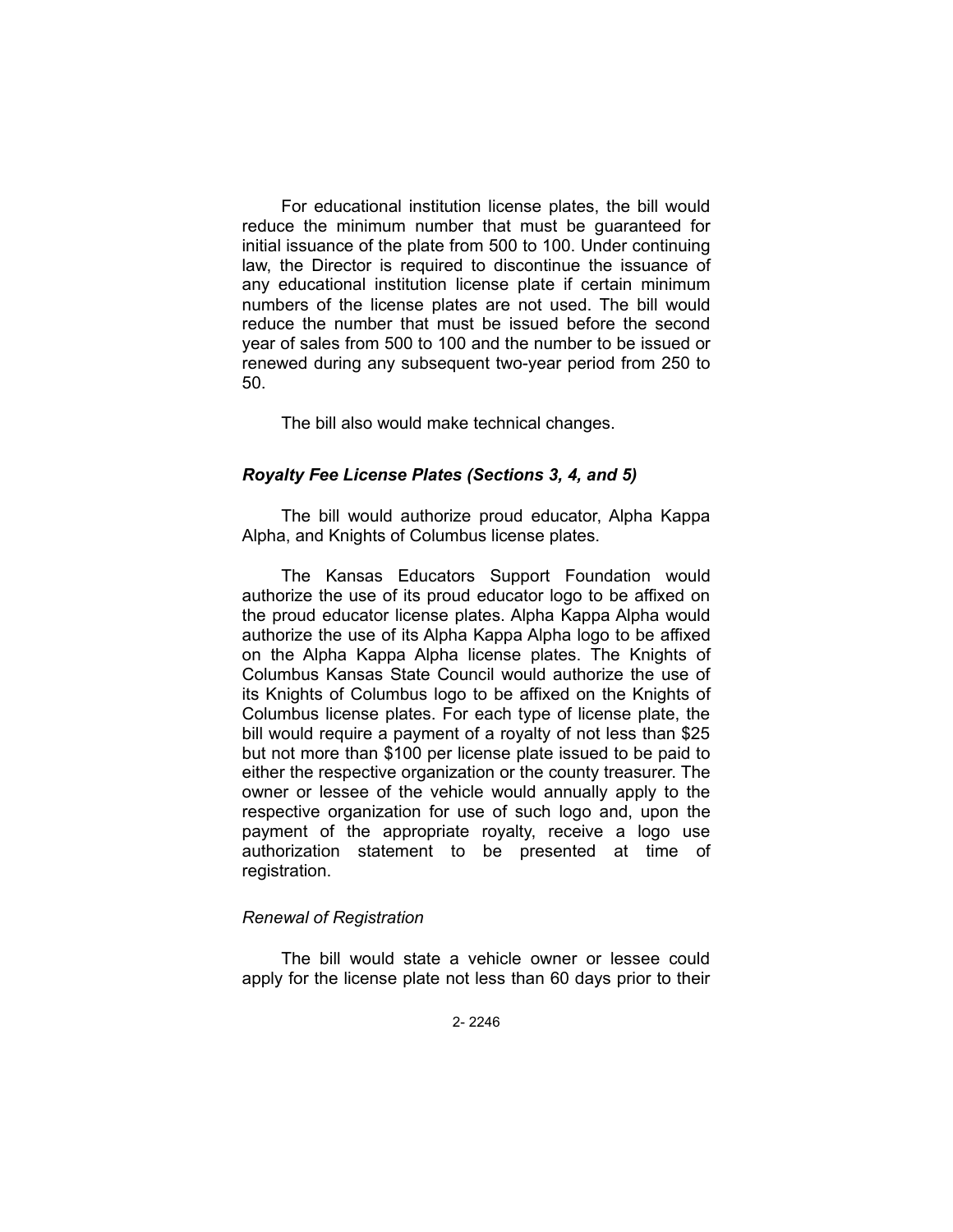registration renewal date, on a form prescribed and furnished by the Director. The bill would require the applicant to provide either the annual logo use authorization statement provided by the respective organization or make the royalty payment to the county treasurer. The bill would not allow the transference of registration or license plates to any person other than the applicant, but the Director could transfer the distinctive licenses plate from a leased vehicle to a purchased vehicle.

The bill would specify renewals of registration would be annual, upon payment of the license plate fee, and in accordance with the license plate issuance cycle. The bill would prohibit renewal of registration until the applicant has paid the county treasurer the logo use royalty payment or presents the annual logo use authorization statement. Further, if the logo use authorization statement is not presented at the time of registration or faxed by the respective organization, or the applicant has not paid the county treasurer the annual logo use royalty payment, the applicant would be required to return the license plate to the county treasurer of the person's residence.

# *Requirements of the Respective Organizations*

The bill would require the sponsor of each plate (the Kansas Educators Support Foundation, Alpha Kappa Alpha, and the Knights of Columbus Kansas State Council) to:

- Pay the initial cost of design for the license plates;
- Provide a toll-free telephone number or electronic mail address to all county treasurers for an applicant to call for information concerning the application process or the status of the license plate application; and
- Design the license plate, with the approval of the Director and subject to availability of materials and equipment.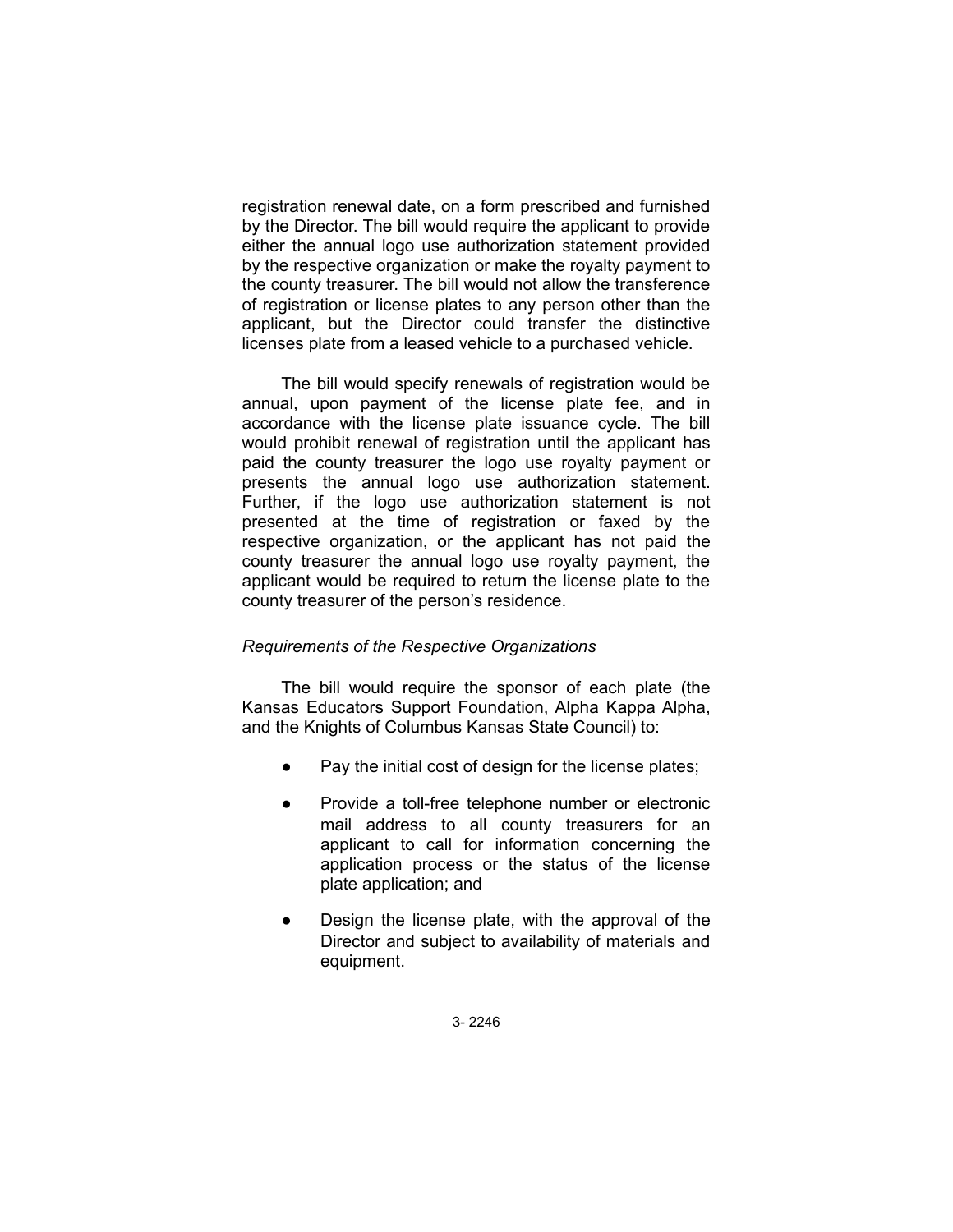# *Consent – Release of Motor Vehicle Registration Information*

The bill would require an applicant, as a condition of receiving the distinctive license plate and any subsequent registration renewal of such plate, to provide consent to the Division authorizing the Division's release of motor vehicle record information—the applicant's name, address, logo use royalty payment amount, plate number, and vehicle type—to the respective organization and the State Treasurer.

# *Remittance of Annual Logo Use Royalty Payments*

For each of the license plates, the bill would require the annual logo use royalty payments collected by the county treasurers to be remitted daily to the State Treasurer, create a fund within the State Treasury to which the State Treasurer would credit the amounts received, specify all expenditures from each of the funds would be made in accordance with appropriation acts upon warrants of the Director of Accounts and Reports and issued pursuant to vouchers approved by the State Treasurer or the State Treasurer's designee, and require monthly payments from the funds to the entity identified for each license plate:

- For the proud educator license plate, to the Kansas Independent College Association;
- For the Alpha Kappa Alpha license plate, to the appropriate designee of Alpha Kappa Alpha; and
- For the Knights of Columbus license plate, to the appropriate designee of the Knights of Columbus Kansas State Council.

The bill would state, for the proud educator license plate, a change of the Kansas Educators Support Foundation's designee could occur only by mutual agreement of the Kansas Educators Support Foundation and the Kansas Independent College Foundation, a change of the Alpha Kappa Alpha Foundation's designee could occur only by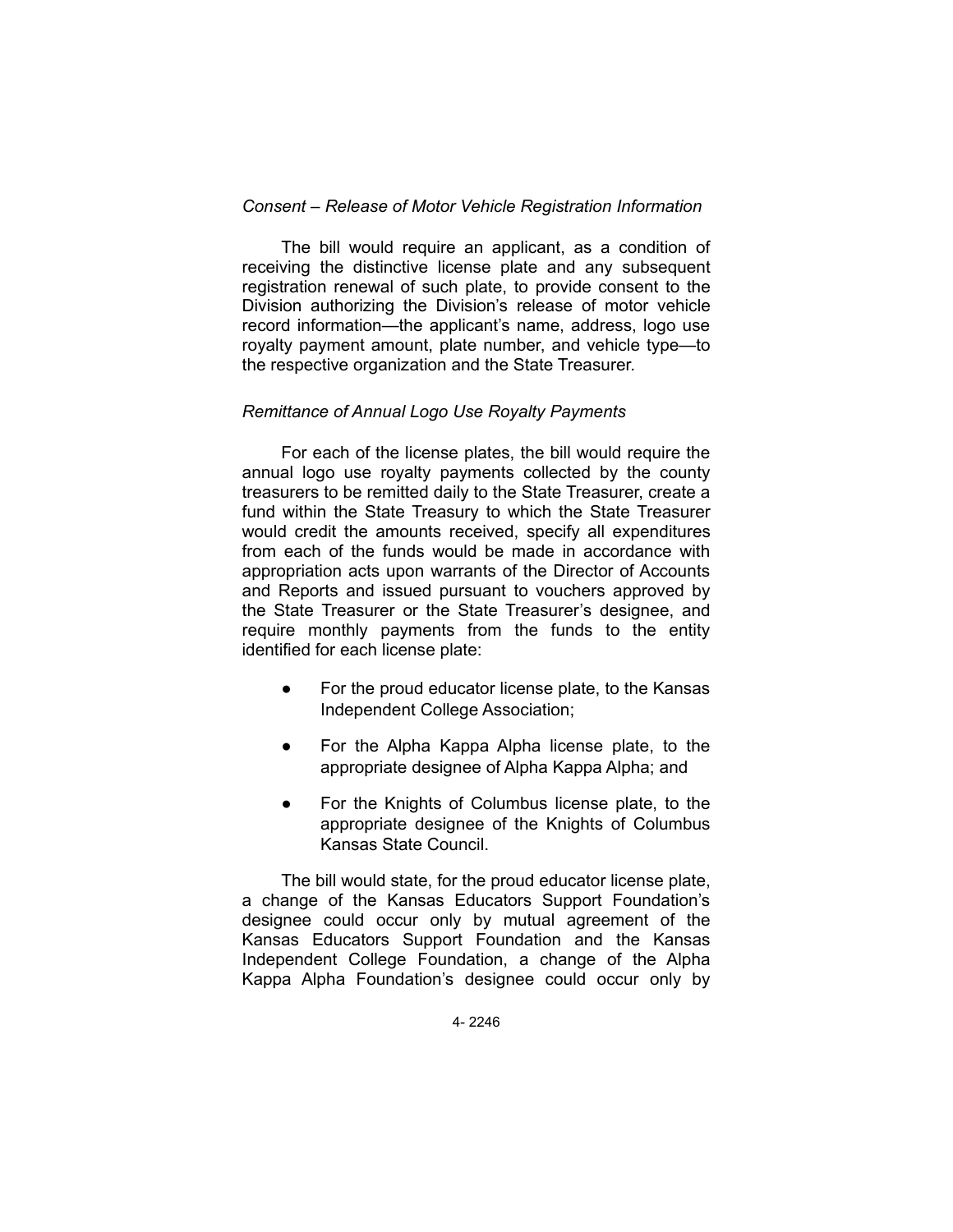mutual agreement of the designee and Alpha Kappa Alpha, and a change of the Knights of Columbus Kansas Council's designee could occur only by mutual agreement of the designee and the Council.

# *Military Service License Plates (Sections 6, 7, 8, 9, 10, and 11)*

The bill would authorize a distinctive license plate indicating service in one of the military branches as specified by the bill to be issued to the owner or lessee of a passenger vehicle, truck of a gross weight of 20,000 pounds or less, or a motorcycle on or after January 1, 2020. The bill would allow any resident of Kansas who is a current member or veteran of the U.S. Army, the U.S. Navy, the U.S. Marine Corps, the U.S. Air Force, or the U.S. Coast Guard to apply for a distinctive license plate indicating such military service. To be issued a distinctive license plate, the owner or lessee of such vehicle, truck, or motorcycle would be required to submit satisfactory proof to the Director that such owner or lessee is currently serving or separated and honorably discharged from one of the military branches listed above.

The bill would require the application be made at least 60 days prior to a person's renewal of registration date on a form designated by the Director. The license plate would be issued for the same time period as other license plates and would be subject to regular license fees, but would be exempt from the personalized license plate fee as specified elsewhere in law. No license plate or registration issued pursuant to the bill would be transferable to any other person. In the event of death of any person issued a distinctive military service license plate, the surviving spouse or other family member would be entitled to keep possession of the plate but not display it on any vehicle.

The bill also would require renewals of registrations to be made annually in the manner provided in continuing law, and no renewal would be allowed until an applicant has filed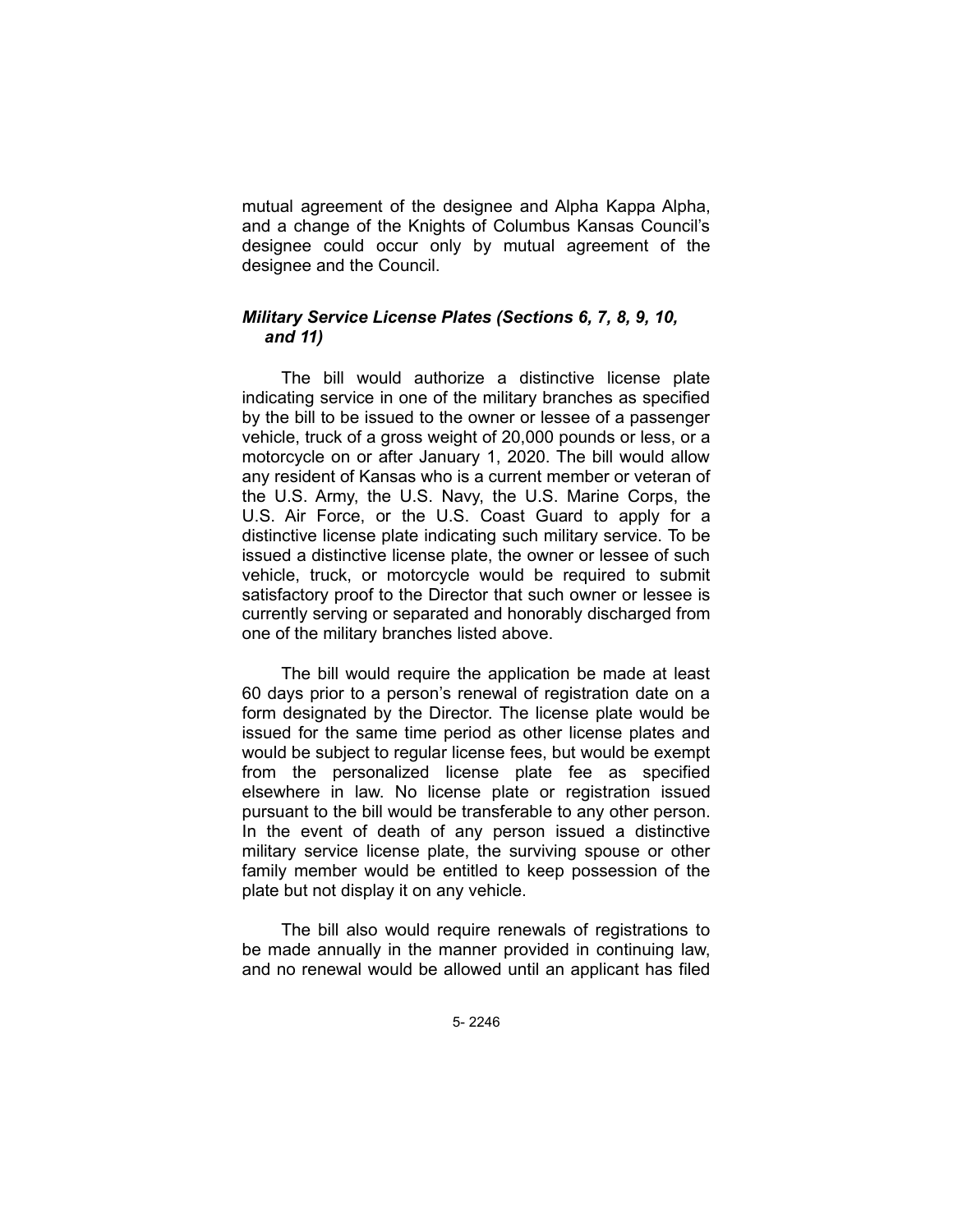the required form with the Director. If no form is filed, an applicant would be required to return the distinctive license plate to the county treasurer of such applicant's residence.

The distinctive military service license plates established by the bill also would be exempt from requirements for a minimum number before issuance or for continuance or payment of a fee to develop the license plate.

## **Background**

The bill, as amended, would include provisions of HB 2246, as introduced; HB 2007, as amended by the House Committee on Veterans and Military; and HB 2071, as amended by the House Committee on Transportation.

# *HB 2246, Developing and Continuing Distinctive License Plates*

HB 2246 was introduced by the House Committee on Transportation at the request of a representative of the Department of Revenue (Department).

At the House Committee hearing, a representative of the Department's Division of Vehicles (Division) provided proponent testimony. She stated, because of the change to digital license plate production, the Division believes it will be able to meet its production obligations with the reduced amount to be paid by a sponsoring organization and the bill would make distinctive license plates available to smaller colleges.

The House Committee recommended the bill be placed on the Consent Calendar.

In the Senate Committee on Transportation hearing, a representative of the Division provided proponent testimony. No other testimony was provided.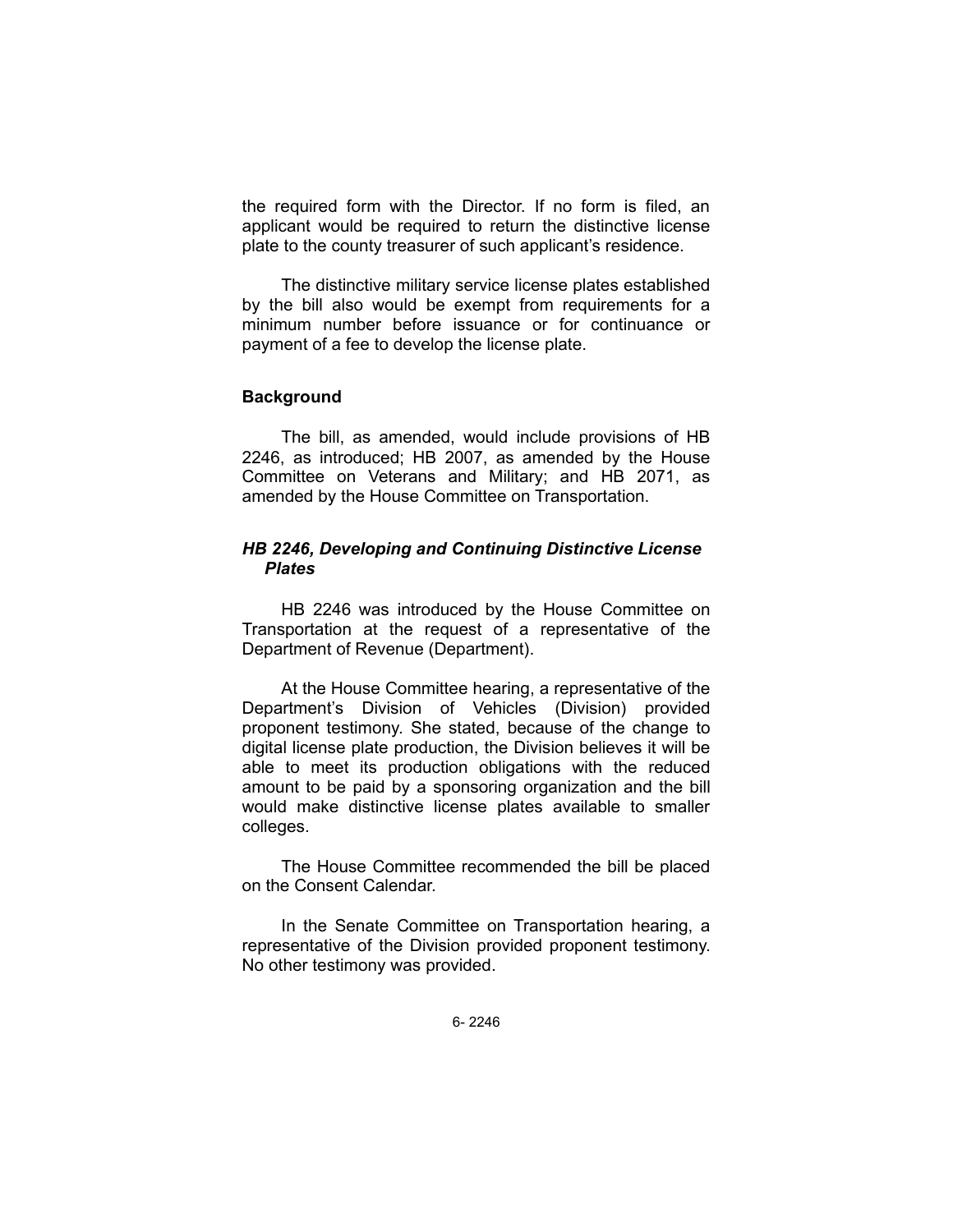The Senate Committee amended the bill to add the contents of HB 2007, as amended, and HB 2071, as amended.

 The Senate Committee of the Whole amended the eligibility for military service license plates, formerly of HB 2007, to remove anyone who received a general discharge under honorable conditions from eligibility.

According to the fiscal note prepared by the Division of the Budget on HB 2246, as introduced, the Department indicates enactment of the bill would have no fiscal effect on that agency. The Board of Regents indicates enactment could result in more educational institutions receiving royalty payments for distinctive license plates, but it could not estimate how many institutions, if any, would be affected or how much revenue could be generated. Any fiscal effect associated with enactment of HB 2246 is not reflected in *The FY 2020 Governor's Budget Report*.

### *HB 2007, Military Service License Plates*

HB 2007 was introduced by the House Committee on Transportation at the request of Representative Williams. The bill was withdrawn from the House Committee on Transportation and referred to the House Committee on Veterans and Military.

In the House Committee on Veterans and Military hearing, no conferees provided testimony. Representative Williams provided written-only proponent testimony at a later date, stating the need for separate license plate options recognizing military members' career choices and commitments.

The House Committee amended the bill to make its provisions applicable to current members and veterans of the specified military branches who have been honorably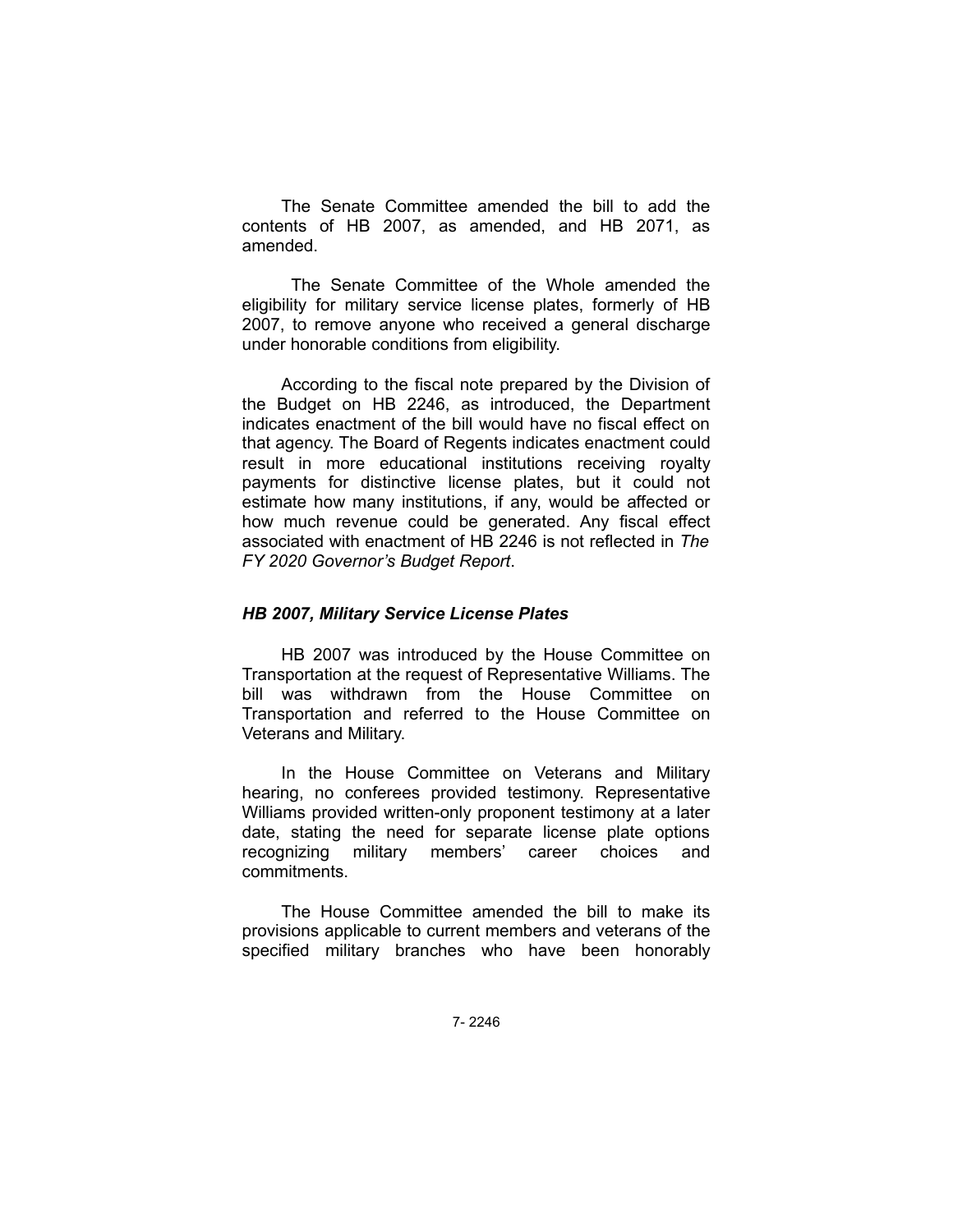discharged or received a general discharge under honorable conditions, rather than retired members of such branches.

As noted above, the Senate Committee of the Whole amended these provisions to remove anyone who received a general discharge under honorable conditions from eligibility for a military service license plate.

According to the fiscal note prepared by the Division of the Budget on HB 2007, as introduced, the Department estimates the bill would increase its expenditures by a minimum of \$12,600 in FY 2020. The Department also indicates it would incur additional costs of \$7.89 and \$6.52 to print and ship each large and small plate, respectively. Any fiscal effect associated with enactment of HB 2007 is not reflected in *The FY 2020 Governor's Budget Report*.

### *HB 2071, Royalty Fee License Plates*

On February 14, 2019, the House Committee on Transportation amended HB 2071 by inserting the contents of HB 2095 and HB 2117 into HB 2071. The following provides background information on each bill.

### *HB 2071 (Proud Educator License Plates)*

HB 2071 was requested the House Committee on Transportation at the request of Representative Mason on January 22, 2019.

In a hearing before the House Committee on February 12, 2019, Representative Mason, a representative of the Kansas Educators Support Foundation, and a representative of the Kansas Independent College Association testified as proponents. No neutral or opponent testimony was provided.

According to the fiscal note prepared by the Division of the Budget on HB 2071, as introduced, the bill could increase Department expenditures by \$4,992 in FY 2020 for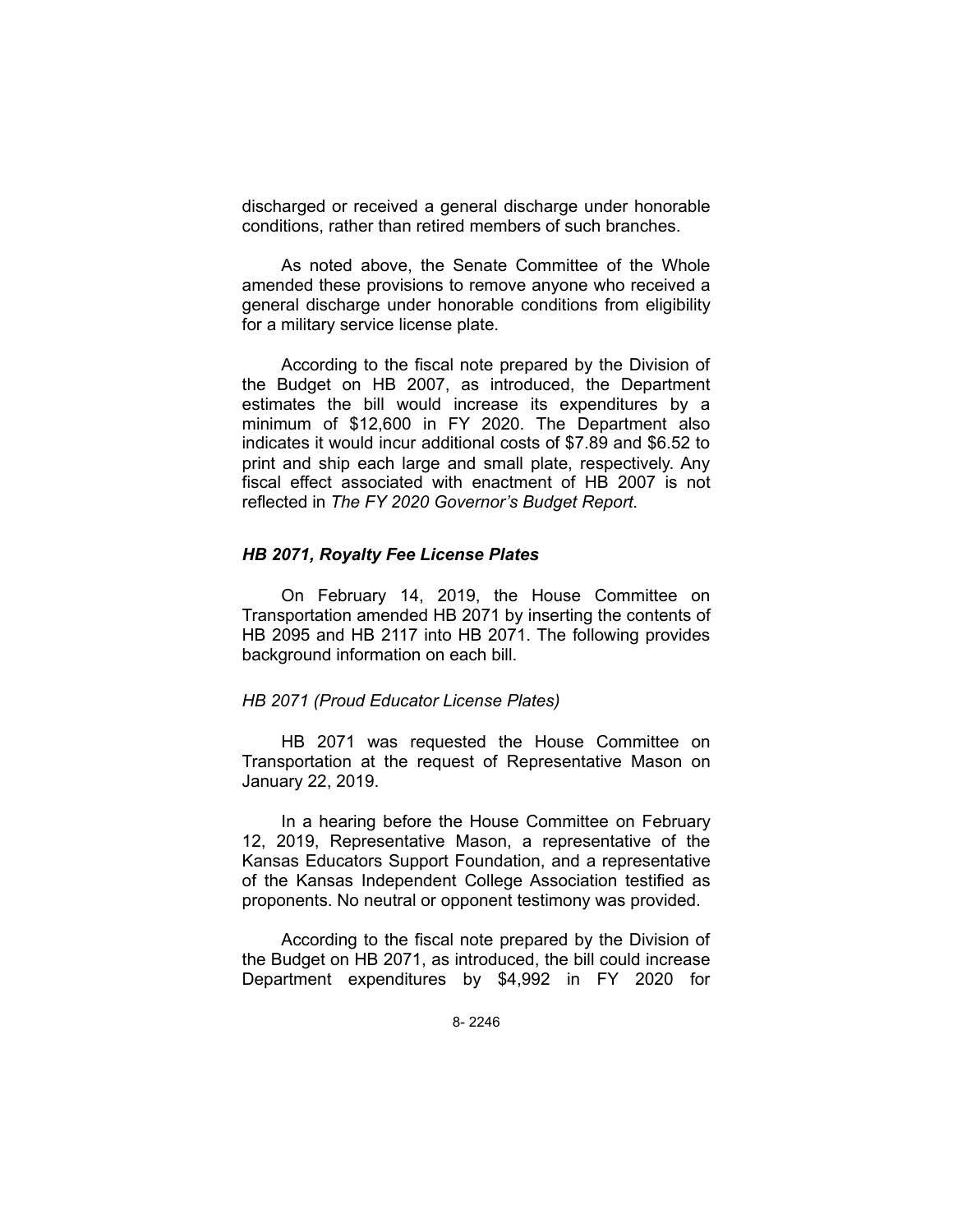administrative costs related to designing and manufacturing the proud educator license plates. The Department indicates the bill could increase revenues to the State Highway Fund by \$20,000 and to the Distinctive License Plate Fund by \$20,000 for a non-refundable statutorily required fee from the sponsor of the proud educator license plate. [*Note:* HB 2246, as amended, would reduce this fee to a maximum of \$5,000.] Any fiscal effect associated with the proud educator license plate provisions is not reflected in *The FY 2020 Governor's Budget Report.*

## *HB 2095 (Alpha Kappa Alpha License Plates)*

HB 2095 was introduced by the House Committee on Transportation at the request of Representative Finney on January 30, 2019.

In a hearing before the House Committee on February 12, 2019, Representative Finney and a member of Alpha Kappa Alpha testified as proponents. Written-only proponent testimony was provided by a member of Alpha Kappa Alpha and a representative of Alpha Kappa Alpha Mid-Western Region. No neutral or opponent testimony was provided.

According to the fiscal note prepared by the Division of the Budget on HB 2095, as introduced, the bill could increase Department expenditures by \$5,532 in FY 2020 for administrative costs related to designing and manufacturing the Alpha Kappa Alpha license plates. The Department indicates the bill could increase revenues to the State Highway Fund by \$20,000 and to the Distinctive License Plate Fund by \$20,000 for a non-refundable statutorily required fee from the sponsor of the Alpha Kappa Alpha license plate. [*Note:* HB 2246, as amended, would reduce this fee to a maximum of \$5,000.] Any fiscal effect associated with the Alpha Kappa Alpha license plate provisions is not reflected in *The FY 2020 Governor's Budget Report.*